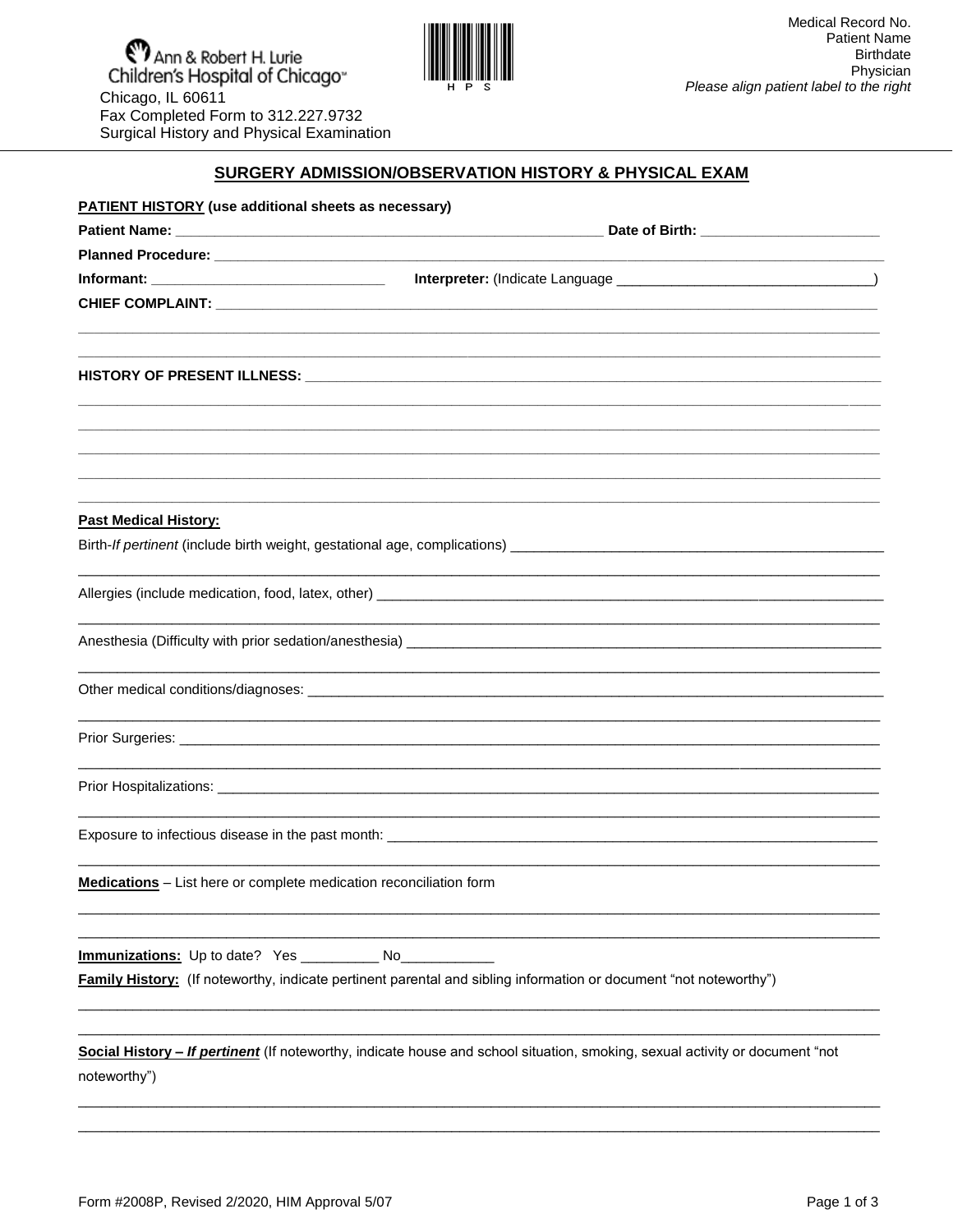

## j Patient Name:

**REVIEW OF SYSTEMS** (If the response is yes for any of the following systems, seek consultation if necessary from

appropriate specialty service)

| History of neurological disorders?                                           |
|------------------------------------------------------------------------------|
| Seizures/epilepsy?                                                           |
| Developmental delay?                                                         |
| VP shunt?                                                                    |
| Asthma?                                                                      |
| <b>Respiratory Disorders?</b>                                                |
| <b>Cystic Fibrosis?</b>                                                      |
| <b>History of heart disease?</b>                                             |
| Heart murmur?                                                                |
| Hypertension?                                                                |
| Kidney disease?                                                              |
| <b>History of GI disease?</b>                                                |
| Liver disease?                                                               |
| Reflux?                                                                      |
| Difficulties with chewing/swallowing or unintended weight loss?              |
| <b>History of endocrine disorders?</b>                                       |
| Diabetes?                                                                    |
| Thyroid conditions?                                                          |
| Diabetes Insipidus?                                                          |
| Has patient taken steroids in the last two weeks?                            |
| Ever seen a hematologist for any type of blood disorder or bleeding problem? |
| Ever seen an oncologist or received chemotherapy or radiation therapy?       |
| Immunological disorder?                                                      |
| Seen any other specialists?<br>If yes, please specify:                       |